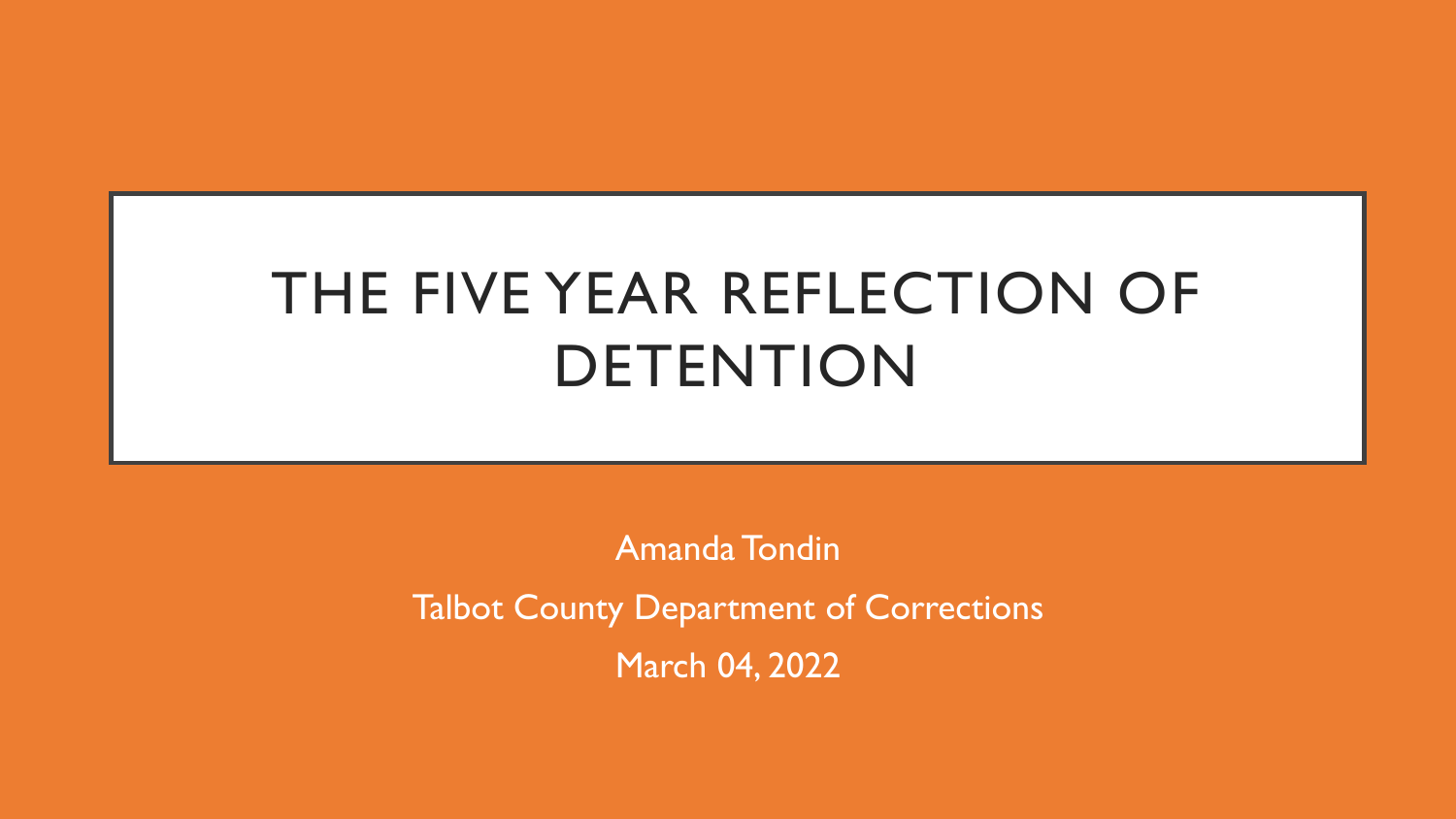## LEARNING OBJECTIVES

- To understand the intake process and how classification affects housing of **inmates**
- To examined services the detention center provide to the inmate populations
- To identify trends being seen within the detention center
- To explore possible solutions to deter racial disparity in the correctional setting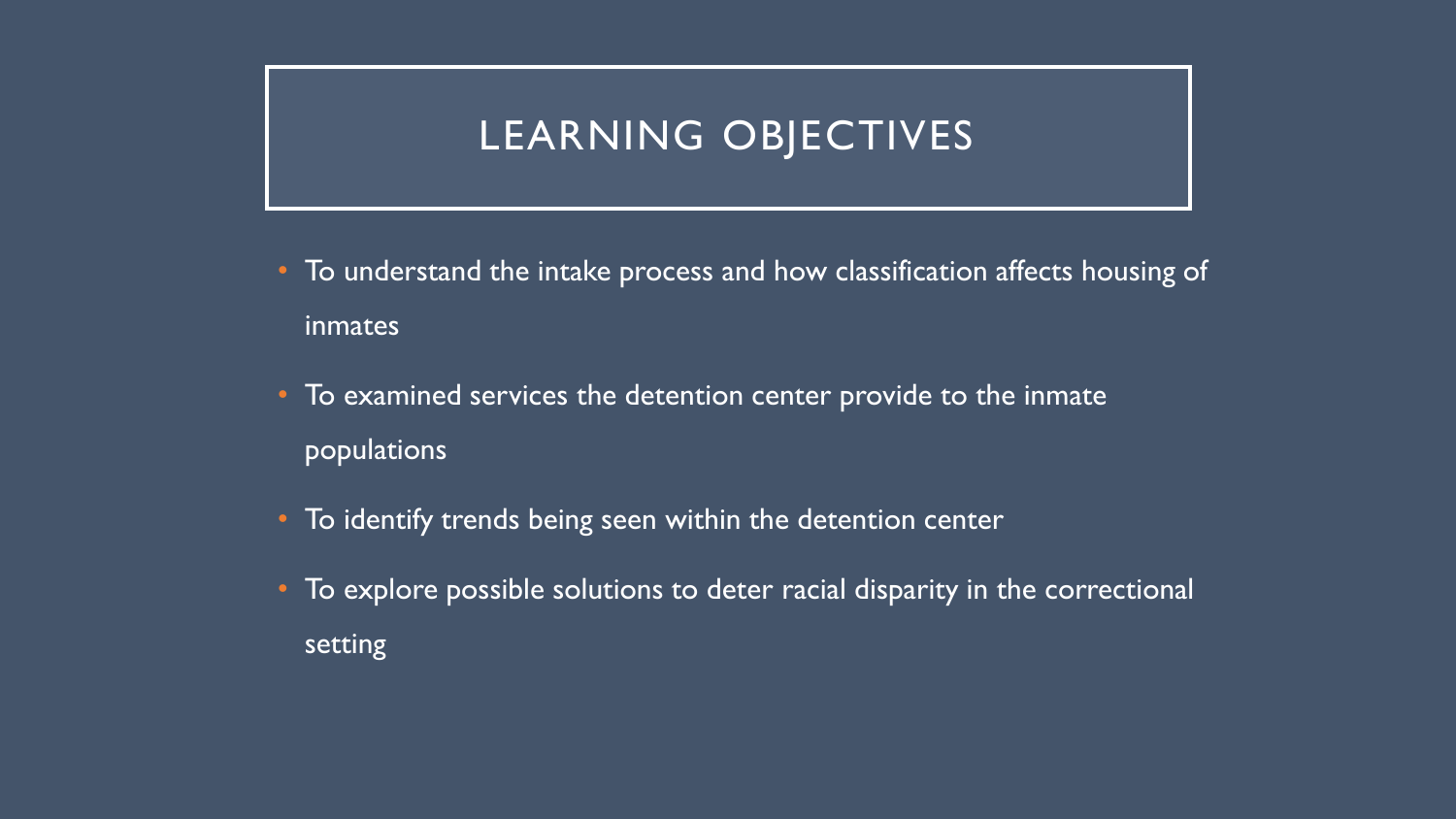## JAIL'S INTAKE PROCESS

## **TOOLS USED**

### • Booking

- Pre-Trial Assessment
- Classification
- Risk & Needs Screening
- Custody Evaluation
- Initial Programs
	- Recommendation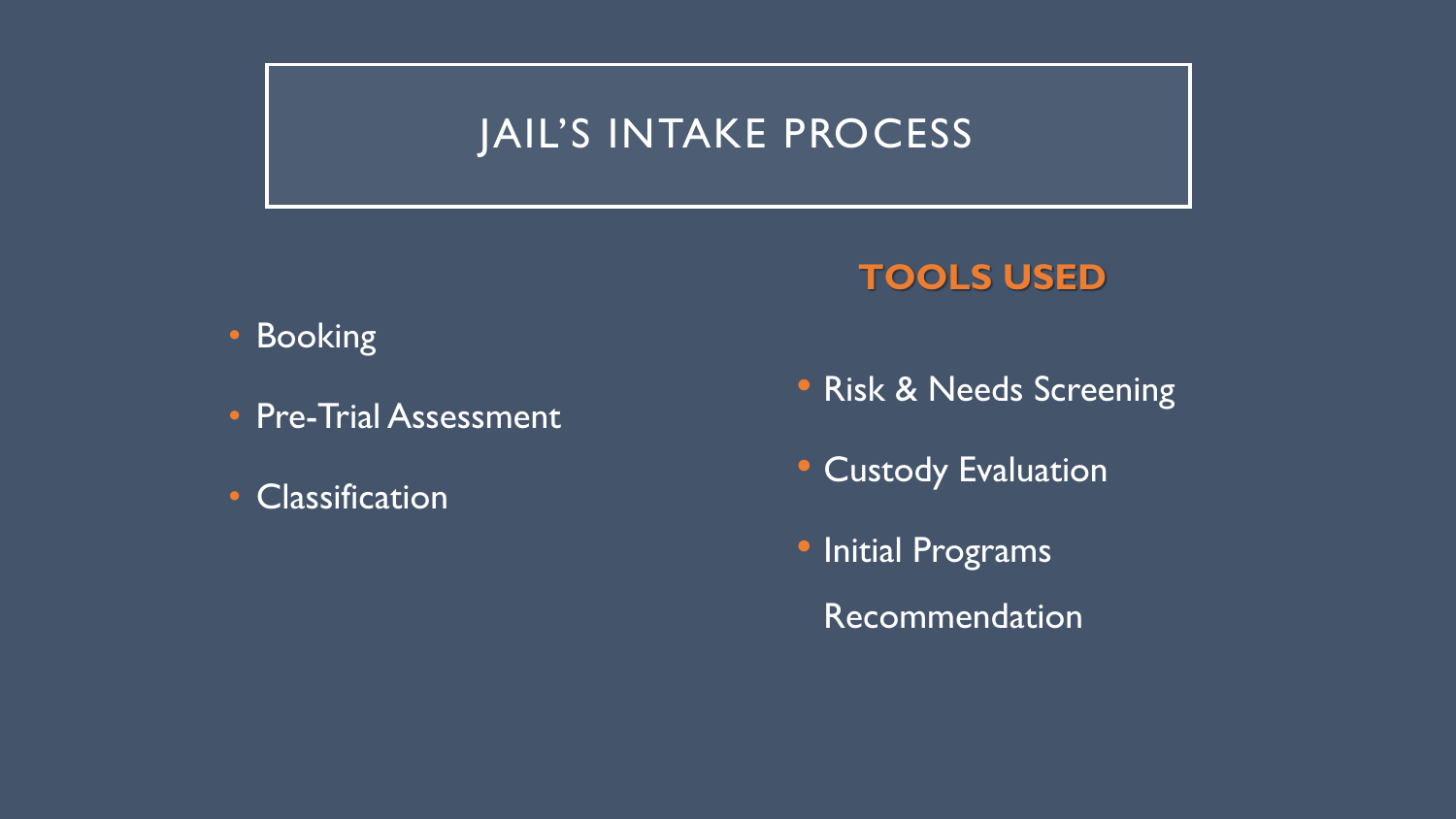

## **FACTORS TO LOOK FOR**

- Medical problems
- Mental health
- Attitude and behavior
- Substance Abuse
- Severity of crime
- Race & Age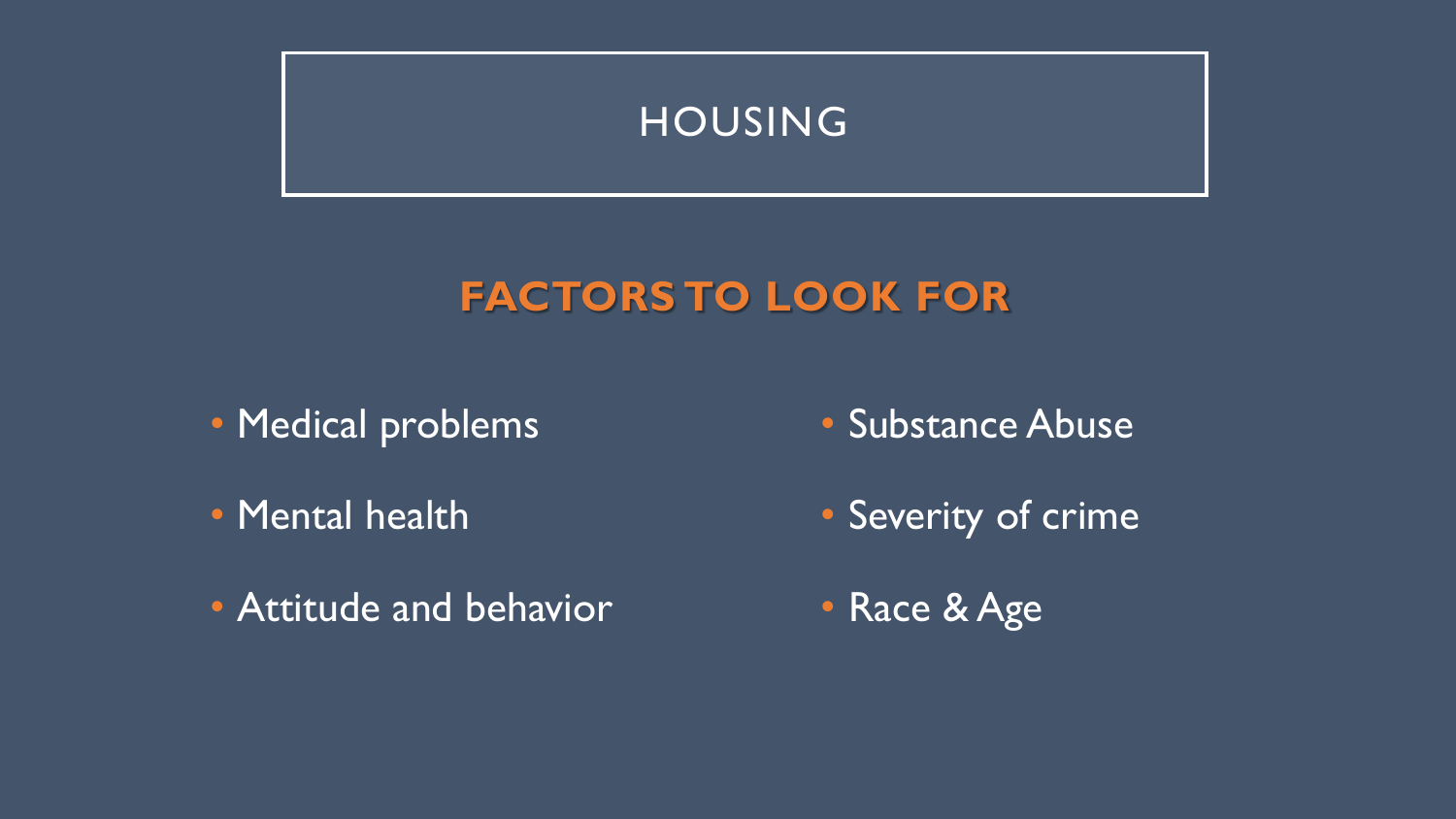## SERVICES PROVIDED

## **OUTSIDE AGENCIES**

• Chesapeake College

• Health Department

- Department of Social Service
- Mid-Shore Mediation
- Mid-Shore Behavioral Health
- Government documents
- Substance Abuse /Mental Health Treatment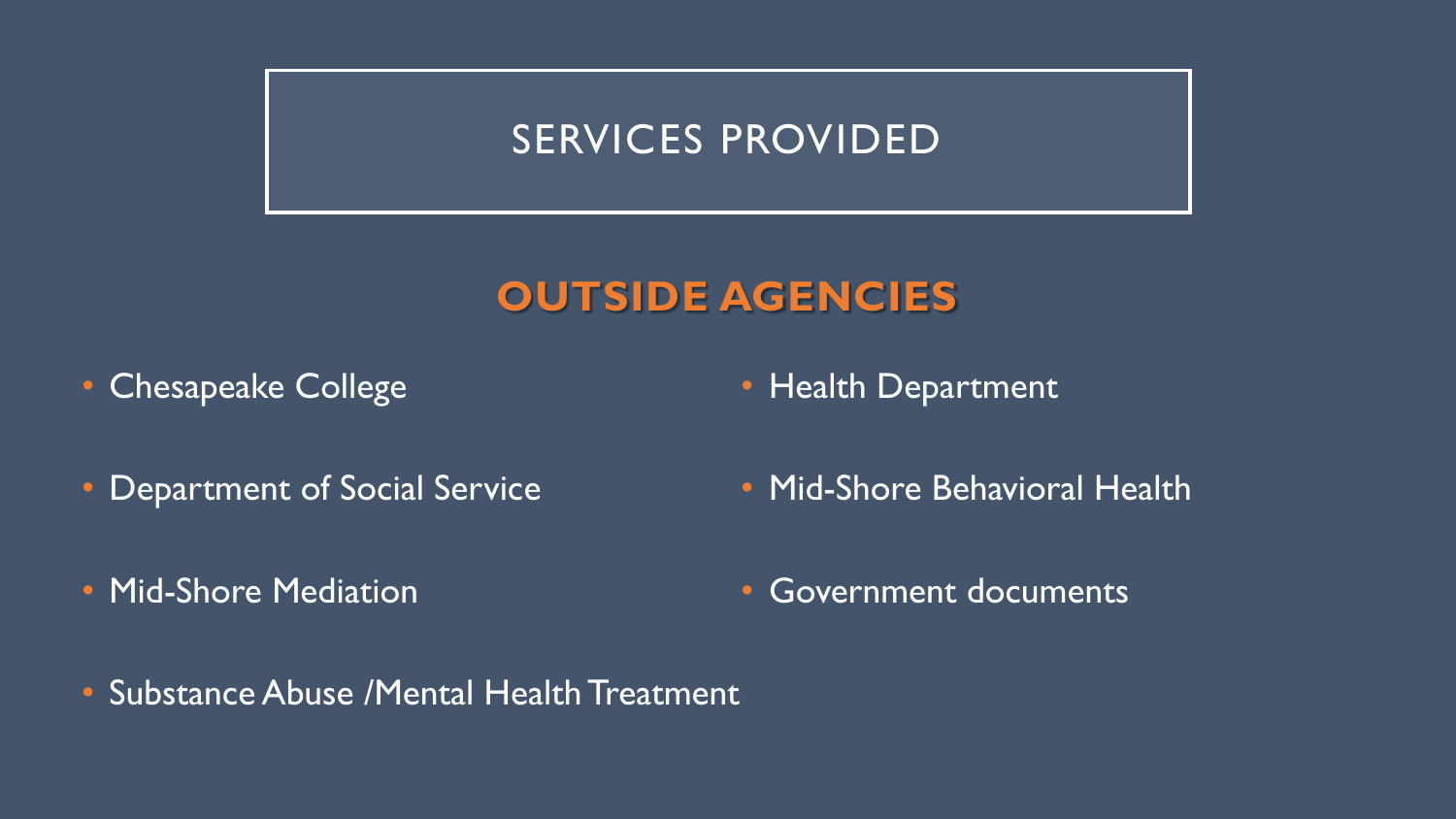## DATA OF INCARCERATION

### **TOTAL IN TALBOT COUNTY TOTAL INCARCERATED**

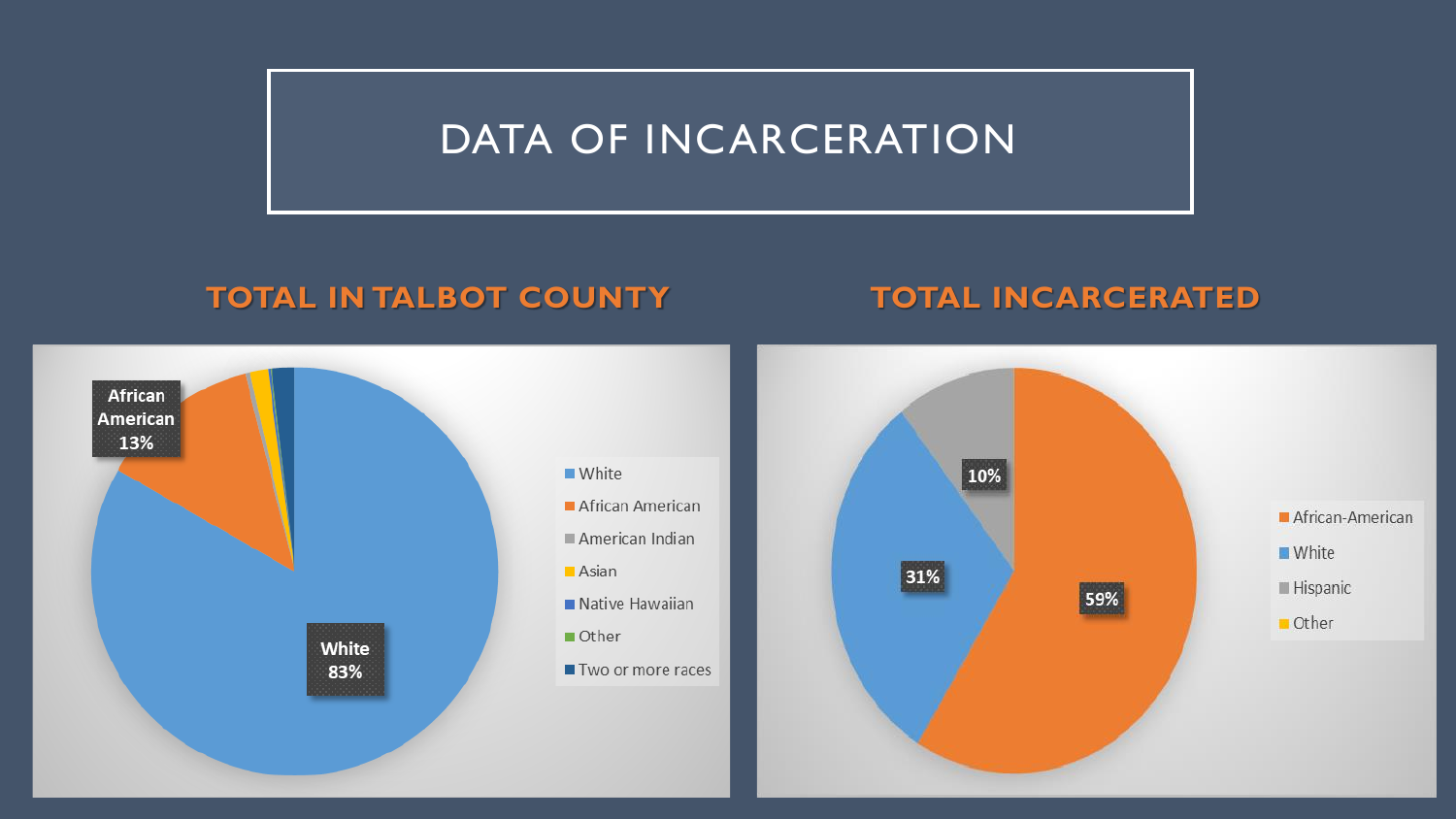## INCARCERATION BY RACE



#### **Incarcerated in Talbot County - 2016**



#### **Incarcerated in Talbot County - 2021**

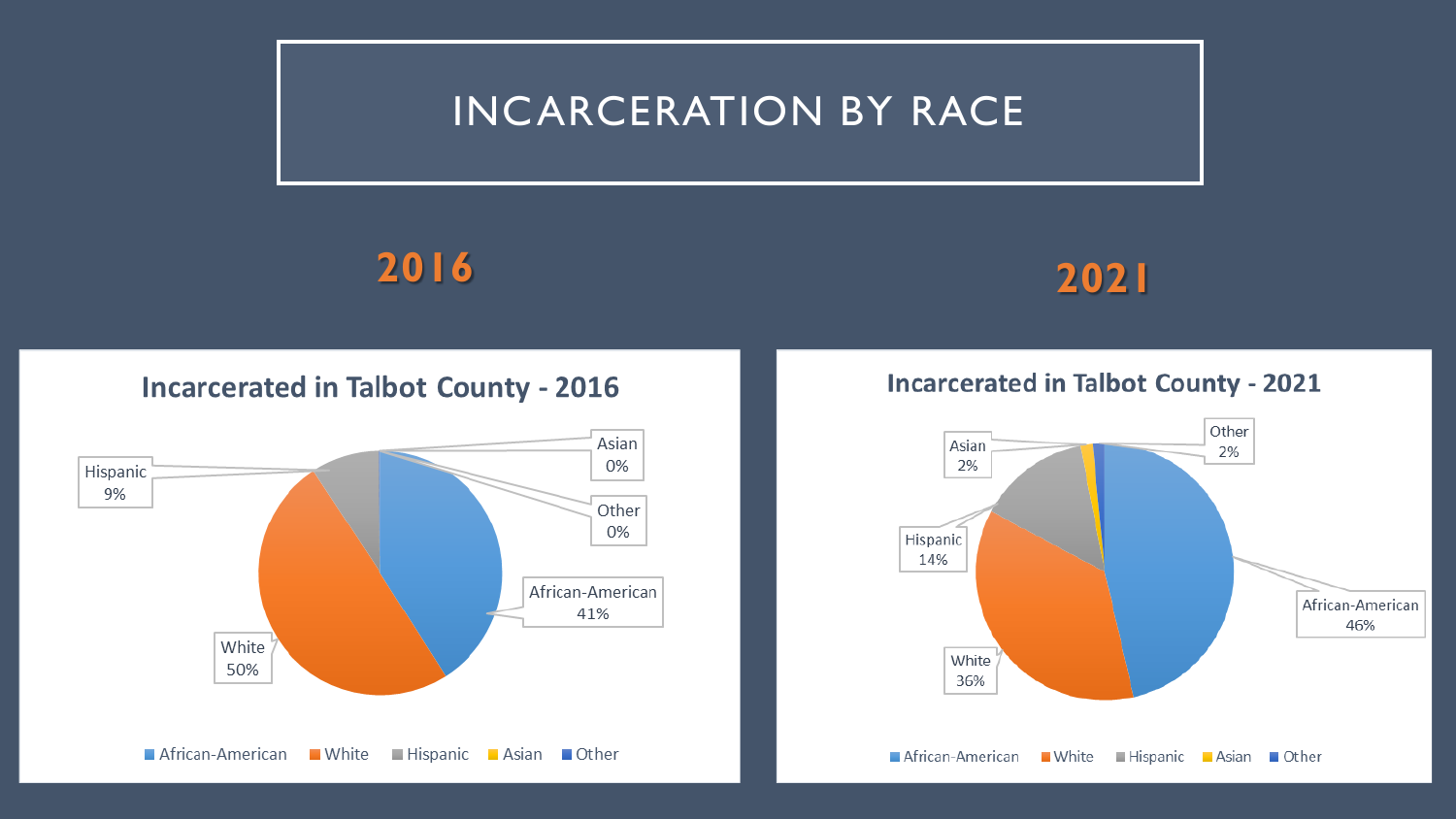## RECIDIVISM RATE

## **2016 – 41% 2021- 32%**



 $200$ of individuals  $150 -$ 100  $\pm$ 50  $\mathbf 0$ African White Hispanic Asian Other Total American 32 Felony  $20$  $\mathbf{1}$  $\Omega$ 54  $\mathbf{1}$ ■ Misdemeanor 92  $\overline{7}$ 93  $\Omega$ 3 195

Felony Misdemeanor

Recidivism - 2021

Felony Misdemeanor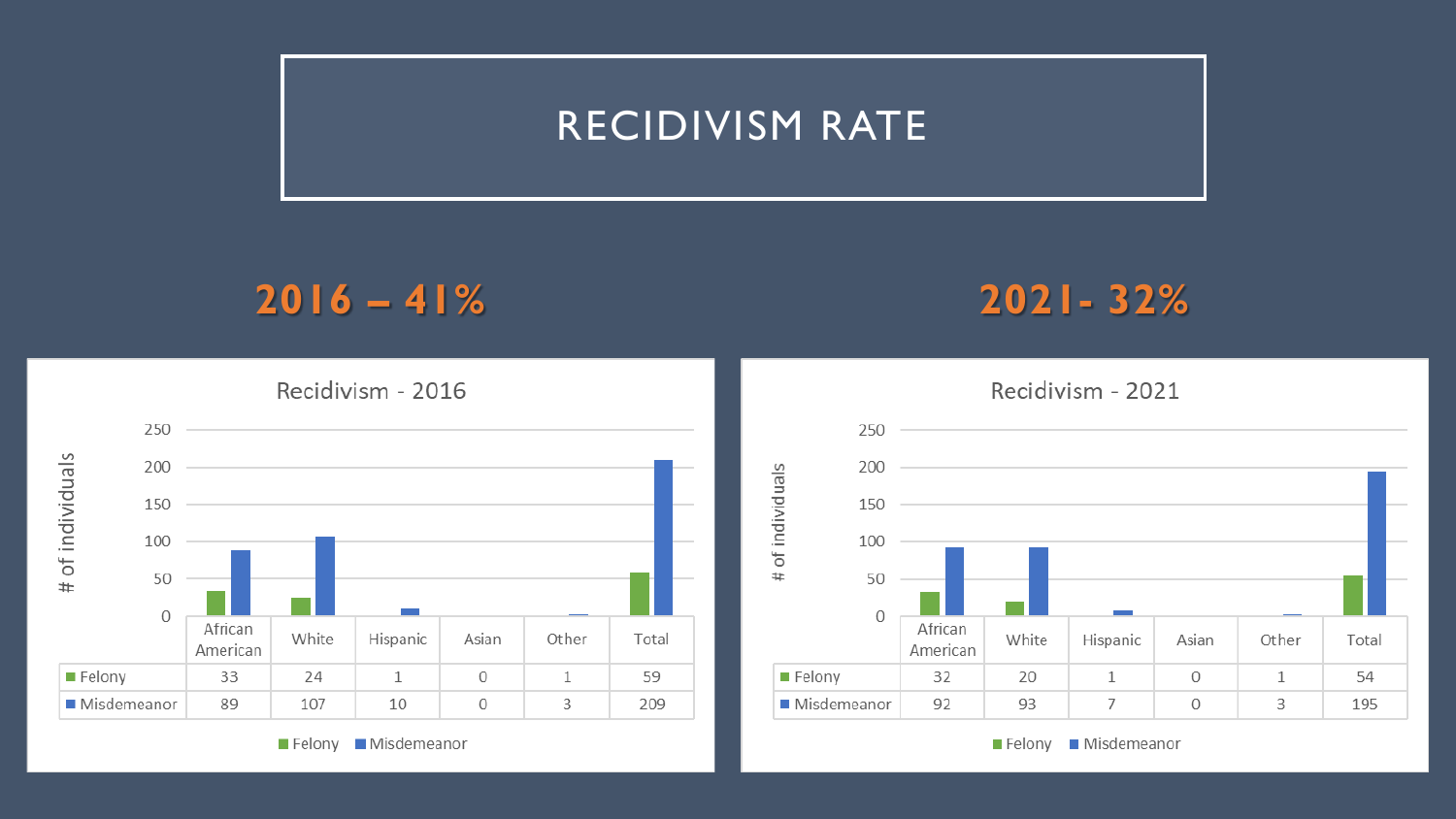## TRENDS & PATTERNS

• Family legacy of repeat offenders



• Education

Smith, J. (2019). As Youthful Arrests Spike, Their Consequences<br>
5. CDS: Possession with intent to dist. narcotics Rise, Too. *Crime & Delinquency*, 65(3), 422–444.

#### **Top 5 Charges -2016**

- **Violation of Probation**
- 2. Failure to Appear
- 3. Assault 2<sup>nd</sup> degree
- 4. Driving without a license
- 5. CDS: Possession not marijuana
- **Top 5 Charges -2021**
- Failure to Appear
- 2. CDS: Possession not marijuana
- 3. Assault 2<sup>nd</sup> degree
- 4. Violation of Probation
-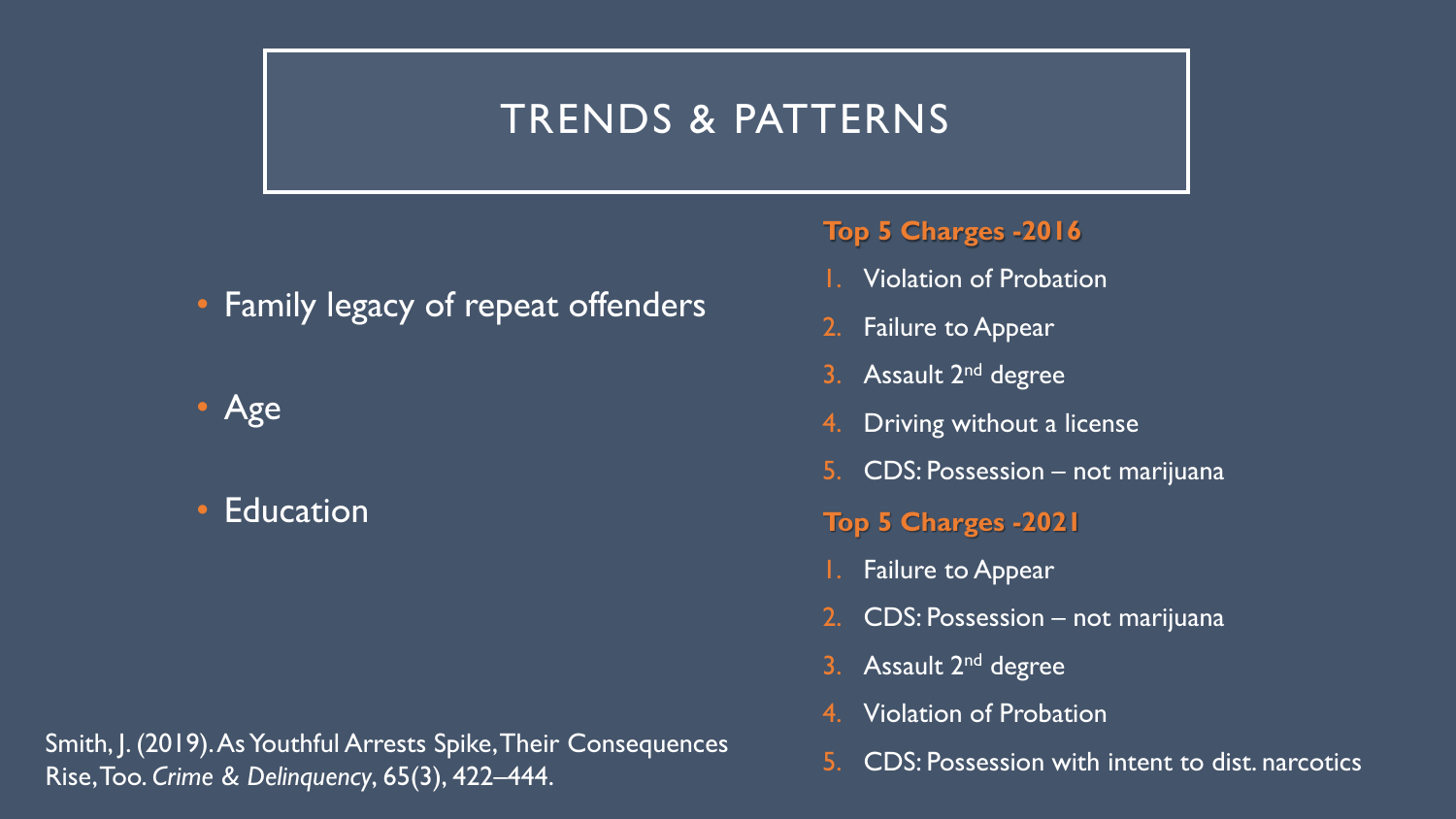## RECOMMENDATIONS

## • Reentry

### I. Transitional Plan

II. Connection with local agencies

III. Peer Support